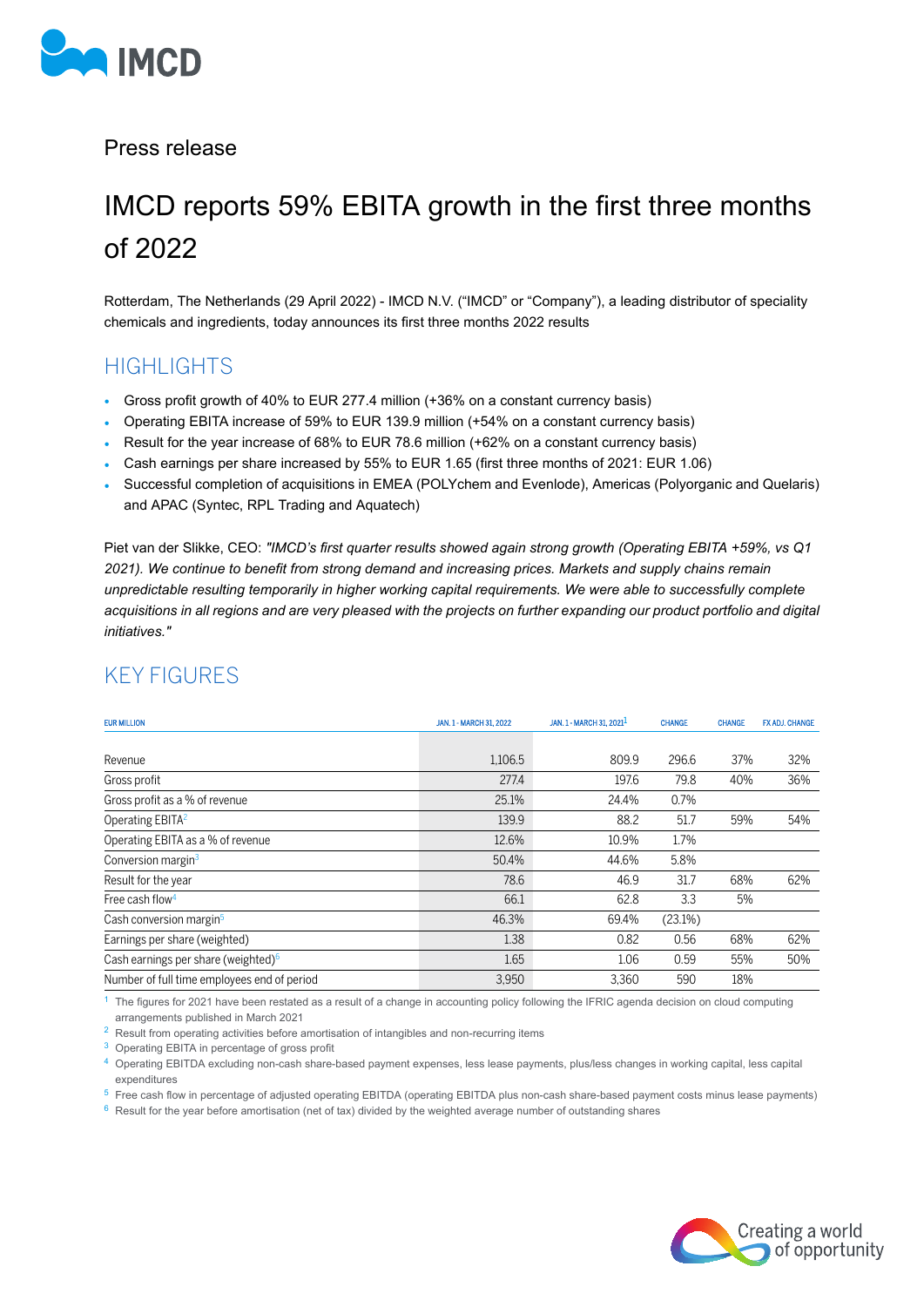

#### **Revenue**

In the first three months of 2022, revenue increased by 37% to EUR 1,106.5 million, compared with EUR 809.9 million in the same period in 2021. On a constant currency basis, revenue growth was 32%, consisting of organic growth (+25%) and the impact of the first time inclusion of companies acquired in 2021 and 2022 (+7%). All regions contributed to the organic revenue growth.

#### **Gross profit**

Gross profit, defined as revenue less cost of materials and inbound logistics, increased by 40% from EUR 197.6 million in the first three months of 2021 to EUR 277.4 million in 2022. On a constant currency basis, the increase in gross profit is 36%, consisting of organic growth of 31% and growth as a result of the first time inclusion of acquisitions completed in 2021 and 2022 of 5%.

Gross profit in % of revenue increased by 0.7%-point from 24.4% in the first three months of 2021 to 25.1% in 2022. The gross profit margin increase is the result of changes in local market circumstances, gross margin improvement initiatives, the impact of newly acquired businesses, currency exchange rate developments and fluctuations in the product mix.

#### **Operating EBITA**

Operating EBITA increased by 59% from EUR 88.2 million in the first three months of 2021 to EUR 139.9 million in the same period of 2022. On a constant currency basis, operating EBITA increased by 54%. The growth in operating EBITA, on a constant currency basis, is a combination of organic growth and the first time inclusion of companies acquired in 2021 and 2022. Operating EBITA in % of revenue increased by 1.7%-point from 10.9% in the first three months of 2021 to 12.6% in 2022.

The conversion margin, defined as operating EBITA in percentage of gross profit, increased from 44.6% in the first three months of 2021 to 50.4% in 2022. The increase in conversion margin is primarily driven by improved gross profit margins.

#### **Cash flow and capital expenditure**

Free cash flow increased by EUR 3.3 million, from EUR 62.8 million in the first three months of 2021 to EUR 66.1 million in 2022.

The cash conversion margin, defined as free cash flow as a percentage of adjusted operating EBITDA (operating EBITDA adjusted for non-cash share-based payments and lease premiums), was 46.3% compared with 69.4% in the first three months of 2021. The decrease of the cash conversion margin in 2022 is the result of higher operating EBITDA more than offset by higher investments in net working capital.

The investment in net working capital (sum of inventories, trade and other receivables minus trade and other payables) in the first three months of 2022 was EUR 74.7 million compared with EUR 27.0 million in the first three months of 2021. The increase in net working capital is the result of the high level of business activities and impacts of external factors, including supply chain issues and exchange rate differences. As at the end of March 2022, net working capital in days of revenue was 58 days (March 2021: 54 days).

In the first three months of 2022, capital expenditure was EUR 1.9 million compared with EUR 0.7 million in the same period of 2021 and mainly relates to investments in the ICT infrastructure, office improvements and technical and office equipment.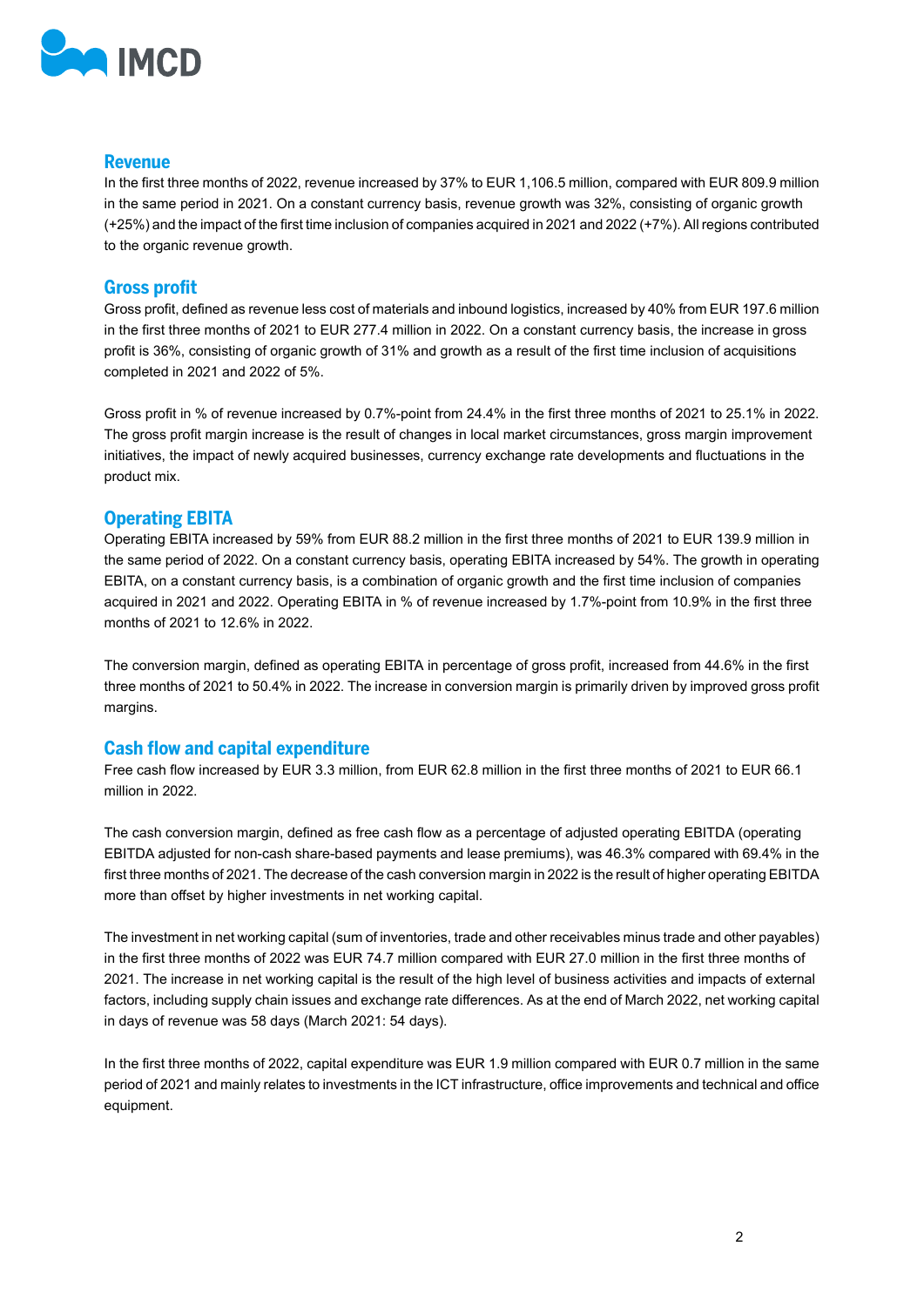

#### **Net debt**

As at 31 March 2022, net debt was EUR 1,038.7 million compared with EUR 940.0 million as of 31 December 2021.

In March 2022, IMCD was assigned investment grade rating of Baa3 by Moody's Investors Services and BBB- by Fitch Ratings, both with a stable outlook. In the same month, IMCD issued an EUR 300 million rated corporate bond loan with institutional investors. This five-year senior unsecured bond loan, maturing in March 2027, has a fixed coupon of 2.125%. The bond loan is listed on the Luxembourg Stock Exchange MTF market. The proceeds of the bond loan issue will be used for general corporate purposes, including the refinancing of existing indebtedness.

The leverage ratio (net debt/operating EBITDA ratio including full year impact of acquisitions) as at the end of March 2022, was 2.2 times EBITDA (31 December 2021: 2.3). Calculated on the basis of the definitions used in the IMCD loan documents, the leverage ratio as at the end of March 2022 was 1.5 times EBITDA (31 December 2021: 1.5) which is well below the maximum of 3.5 as allowed under the loan documents.

### **Equity**

In January and February IMCD transferred 21,984 respectively 16,041 own shares to settle its annual obligations under its long-term incentive plan. In March 2022, IMCD purchased 50,000 own shares to fund its long-term incentive plan. As at 31 March 2022, the number of own shares held by IMCD was 56,275 (31 December 2021: 44,300).

## DEVELOPMENTS BY OPERATING SEGMENT

The reporting segments are defined as follows:

- EMEA: all operating companies in Europe, Turkey, Israel, United Arab Emirates, Saudi Arabia and Africa
- Americas: all operating companies in the United States, Canada, Brazil, Puerto Rico, Chile, Argentina, Uruguay, Colombia, Mexico, Peru, Guatemala, Costa Rica and Dominican Republic
- Asia-Pacific: all operating companies in Australia, New Zealand, India, Bangladesh, China, Malaysia, Indonesia, Philippines, Thailand, Singapore, Vietnam, Japan and South Korea
- Holding companies: all non-operating companies, including the head office in Rotterdam and the regional offices in Singapore and the USA

The developments in the first three months of 2022 by operating segments are as follows.

| <b>EMEA</b>                       |                         |                         |               |               |                |
|-----------------------------------|-------------------------|-------------------------|---------------|---------------|----------------|
| <b>EUR MILLION</b>                | JAN. 1 - MARCH 31, 2022 | JAN. 1 - MARCH 31, 2021 | <b>CHANGE</b> | <b>CHANGE</b> | FX ADJ. CHANGE |
| Revenue                           | 512.0                   | 390.6                   | 121.4         | 31%           | 31%            |
| Gross profit                      | 135.7                   | 99.5                    | 36.2          | 36%           | 37%            |
| Gross profit as a % of revenue    | 26.5%                   | 25.5%                   | 1.0%          |               |                |
| <b>Operating EBITA</b>            | 68.3                    | 44.2                    | 24.1          | 54%           | 56%            |
| Operating EBITA as a % of revenue | 13.3%                   | 11.3%                   | 2.0%          |               |                |
| Conversion margin                 | 50.3%                   | 44.4%                   | 5.9%          |               |                |

Revenue was EUR 512.0 million in the first three months of 2022, compared with EUR 390.6 million in the same period of 2021 (+31%). Gross profit increased by 36% from EUR 99.5 million in the first three months of 2021 to EUR 135.7 million in 2022. On a constant currency basis, gross profit growth was 37%. Gross profit margin increased by 1.0% point from 25.5% in the first three months of 2021, to 26.5% in 2022.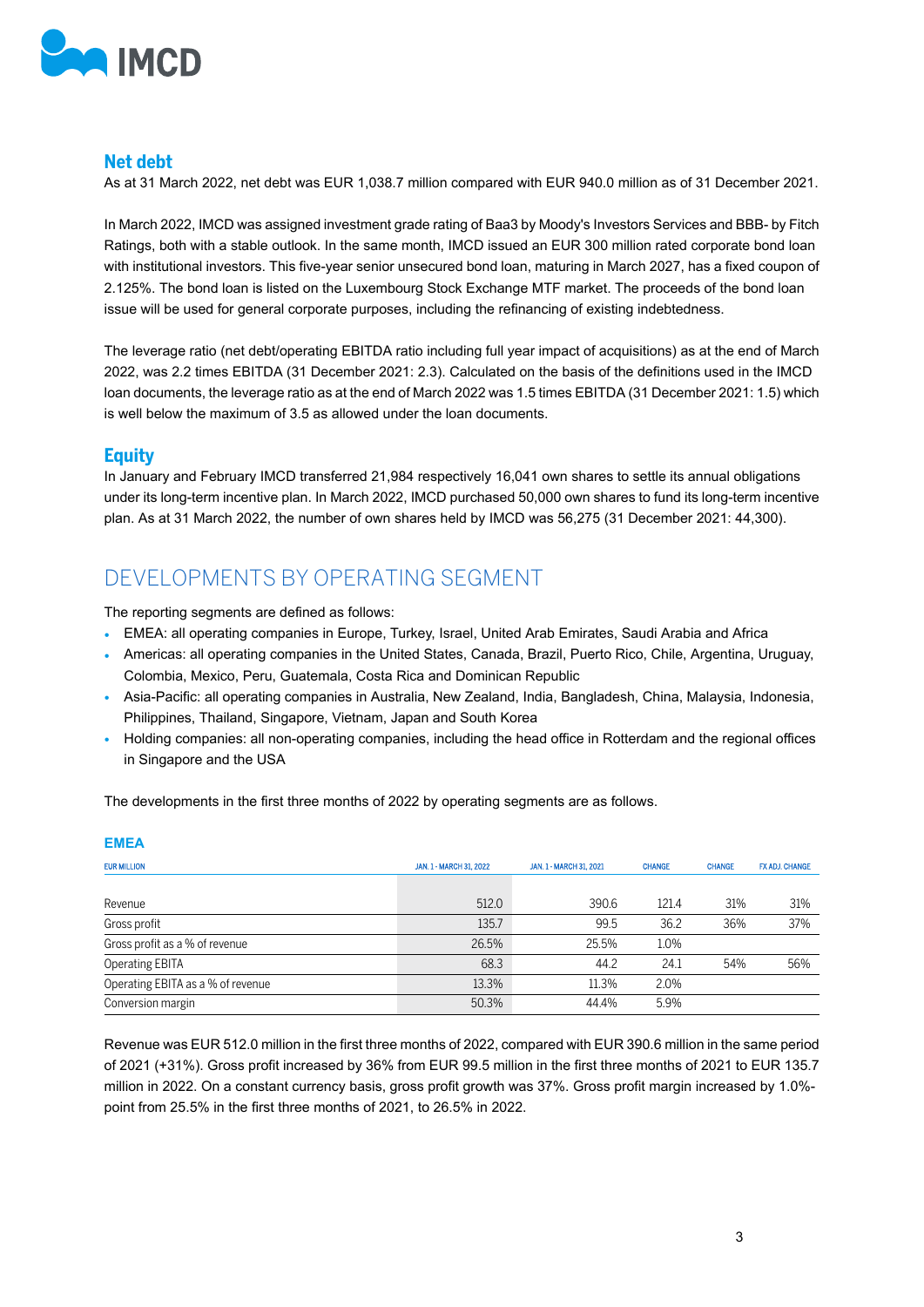

Operating EBITA increased by 54%, from EUR 44.2 million in the first three months of 2021 to EUR 68.3 million in 2022 (+56% on a constant currency basis). Compared with the same period in 2021, operating EBITA in % of revenue increased by 2.0%-point to 13.3% in the first three months of 2022.

On 8 February 2022, IMCD acquired 100% of the shares in Polychem Handelsges.m.b.H. ("POLYchem"), a leading provider of chemical raw materials and additives in Austria and Southeast Europe. POLYchem offers a diverse portfolio of products for the coatings, construction, and composite industries. POLYchem has 65 employees and generated revenue of EUR 28 million in 2021.

On 2 March 2022, IMCD acquired 100% of the shares in Evenlode Foods Ltd ("Evenlode") in the UK. Evenlode is active in speciality food and beverage ingredients throughout the UK and Ireland. With 5 employees, Evenlode generated a revenue of EUR 8.5 million in 2021.

#### **Americas**

| <b>EUR MILLION</b>                | JAN. 1 - MARCH 31, 2022 | JAN. 1 - MARCH 31, 2021 | <b>CHANGE</b> | <b>CHANGE</b> | FX ADJ, CHANGE |
|-----------------------------------|-------------------------|-------------------------|---------------|---------------|----------------|
| Revenue                           | 359.4                   | 251.4                   | 108.0         | 43%           | 32%            |
| Gross profit                      | 84.6                    | 57.3                    | 27.3          | 48%           | 36%            |
| Gross profit as a % of revenue    | 23.6%                   | 22.8%                   | 0.8%          |               |                |
| <b>Operating EBITA</b>            | 41.7                    | 25.4                    | 16.3          | 65%           | 51%            |
| Operating EBITA as a % of revenue | 11.6%                   | 10.1%                   | 1.5%          |               |                |
| Conversion margin                 | 49.3%                   | 44.3%                   | 5.0%          |               |                |

Revenue increased by 43% from EUR 251.4 million in the first three months of 2021 to EUR 359.4 million in the same period of 2022. On a constant currency basis, revenue growth was 32%. Gross profit increased by 48% to EUR 84.6 million in the first three months of 2022 (+36% on a constant currency basis).

Gross profit in percentage of revenue increased by 0.8%-point from 22.8% in the first three months of 2021 to 23.6% in 2022, which is the result of margin improvement initiatives and changes in the product mix.

Operating EBITA increased by 65% in the first three months of 2022, compared with the same period in 2021. On a constant currency basis operating EBITA increased by 51%.

On 4 March 2022, IMCD acquired 100% of the shares in speciality chemicals and ingredients distributor Polyorganic® Tecnologia Ltda ("Polyorganic"). Headquartered in São Paulo, Brazil, Polyorganic is active in the household, industrial and institutional (HI&I), water treatment industry and other industrial markets segment in Brazil. In 2021, Polyorganic generated a revenue of approximately EUR 12 million.

On 22 March 2022, IMCD acquired 100% of the business and the subsidiaries of Quelaris Internacional S.A. ("Quelaris"). Quelaris is a LATAM regional raw material distributor with offices in Colombia, Costa Rica and Peru and has a strong presence in the polyurethane, coatings, adhesives, rubber and other industrial markets throughout the region. With 46 employees, Quelaris generated revenue of approximately USD 52 million in 2021.

The first three months of 2022 figures include the impact the acquisition of Siliconas (Colombia) and Andes Chemical (Central America, Colombia and Peru) in May 2021, Maquimex (Mexico) in August 2021 and the divestment of the Nutri Granulation business (USA) in April 2021.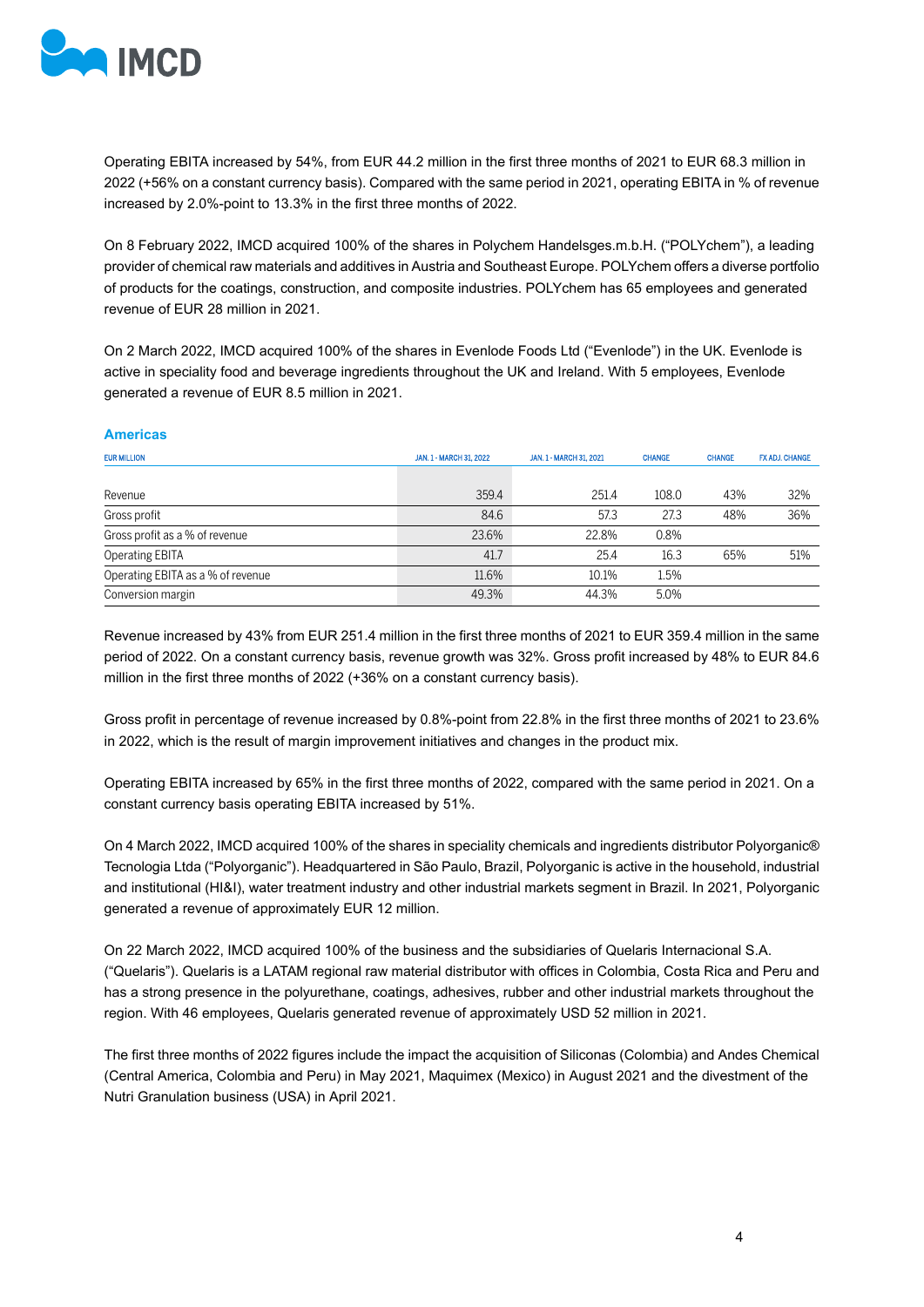

#### **Asia-Pacific**

| <b>EUR MILLION</b>                | JAN. 1 - MARCH 31, 2022 | JAN. 1 - MARCH 31, 2021 | <b>CHANGE</b> | <b>CHANGE</b> | FX ADJ, CHANGE |
|-----------------------------------|-------------------------|-------------------------|---------------|---------------|----------------|
|                                   |                         |                         |               |               |                |
| Revenue                           | 235.1                   | 167.9                   | 67.2          | 40%           | 35%            |
| Gross profit                      | 57.1                    | 40.8                    | 16.3          | 40%           | 34%            |
| Gross profit as a % of revenue    | 24.3%                   | 24.3%                   | $(0.0\%)$     |               |                |
| Operating EBITA                   | 37.2                    | 25.3                    | 11.9          | 47%           | 40%            |
| Operating EBITA as a % of revenue | 15.8%                   | 15.1%                   | 0.7%          |               |                |
| Conversion margin                 | 65.1%                   | 62.1%                   | 3.0%          |               |                |

In the first three months of 2022 revenue increased by 40% to EUR 235.1 million (+35% on a constant currency basis). Gross profit increased by 40% from EUR 40.8 million in the first three months of 2021 to EUR 57.1 million in the same period of 2022 (+34% on a constant currency basis). In line with the first three months of 2021, gross profit in % of revenue was 24.3% in 2022.

Compared with the same period in 2021, operating EBITA increased by 47% to EUR 37.2 million in the first three months of 2022 (+40% on a constant currency basis). Operating EBITA in % of revenue increased by 0.7%-point to 15.8%.

On 18 January 2022, IMCD acquired 100% of the shares in Shanghai Syntec Additive Limited and Shanghai Weike Additive Limited (jointly "Syntec"). Syntec provides market, technical and formulation expertise in China's personal care, cosmetics, and home care industries. Syntec generated a revenue of approximately EUR 17 million in 2021 and has 23 employees.

On 31 January 2022, IMCD acquired 100% of the shares in RPL Trading Pty Ltd and RPL Trading New Zealand Ltd (jointly "RPL Trading"), a speciality chemicals distributor focused on services and formulation expertise for customers and partners in the home care and water treatment markets. RPL Trading generated a revenue of approximately EUR 16 million for the fiscal year ended on 30 June 2021 and has 15 employees.

On 28 February 2022, IMCD acquired 100% of the shares in Aquatech Speciality (Shanghai) International Trading Co., Ltd. and Aquatech Speciality (Guangzhou) Trading Co., Ltd. (jointly "Aquatech") in China. Aquatech is active in waterborne solutions in coatings, ink, and textile industries. Aquatech has 10 employees and generated a revenue of approximately EUR 6 million in 2021.

The first three months of 2022 results include the impact of the acquisition Yuanhe (China) in June 2021 and Megasetia (Indonesia) in December 2021.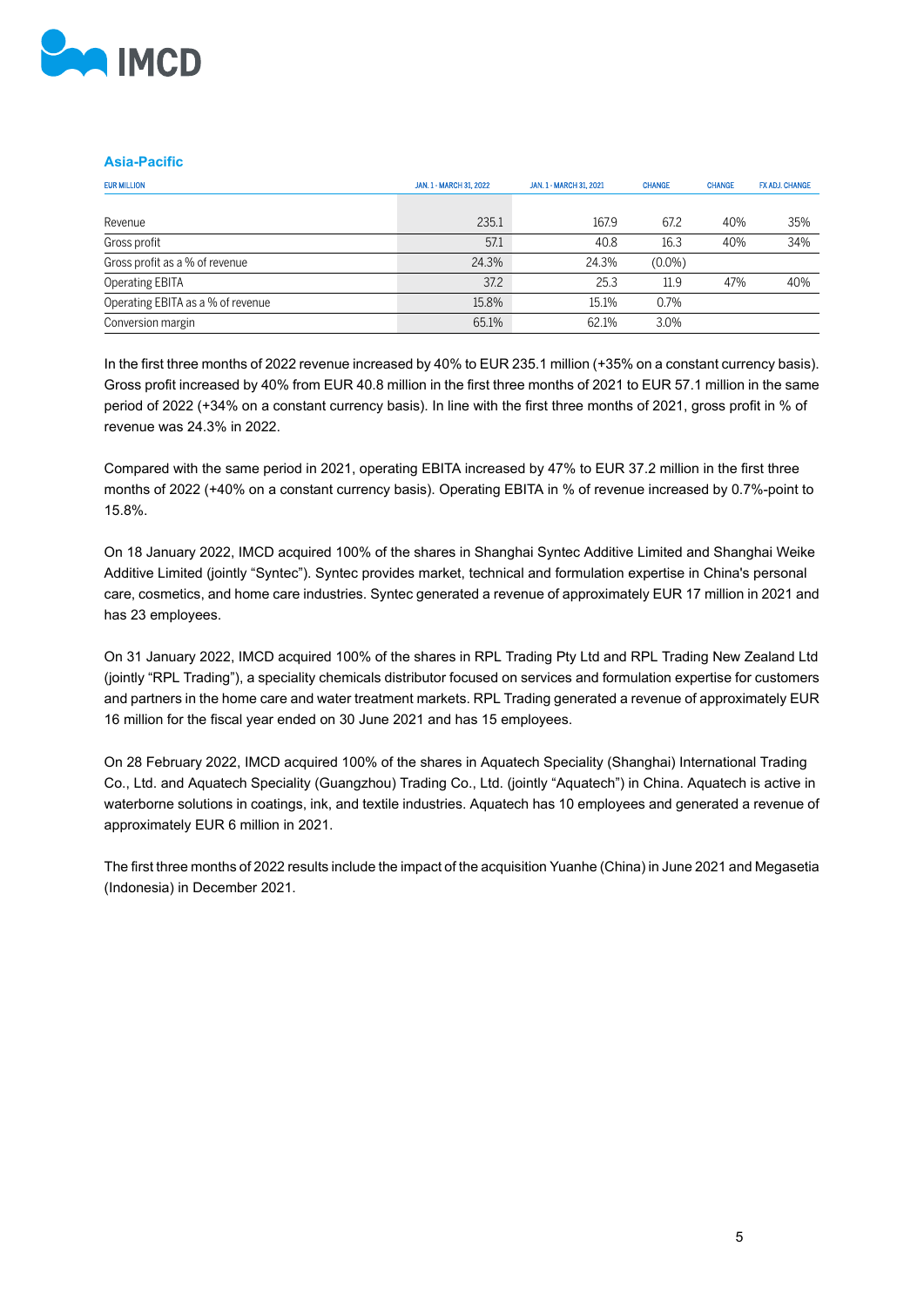

#### **Holding companies**

| <b>EUR MILLION</b>                      | JAN. 1 - MARCH 31, 2022 | JAN. 1 - MARCH 31, 2021 <sup>1</sup> | <b>CHANGE</b> | <b>CHANGE</b> | FX ADJ, CHANGE |
|-----------------------------------------|-------------------------|--------------------------------------|---------------|---------------|----------------|
| Operating EBITA                         | (7.4)                   | (6.7)                                | (0.7)         | (9%)          | $7\%$ )        |
| Operating EBITA as a % of total revenue | $(0.7\%)$               | $(0.8\%)$                            | 0.1%          |               |                |

<sup>1</sup> The figures for 2021 have been restated as a result of a change in accounting policy following the IFRIC agenda decision on cloud computing arrangements published in March 2021

Operating EBITA of Holding companies represents costs related to the central head office in Rotterdam as well as the regional head offices in Singapore and USA.

Operating costs increased by EUR 0.7 million from EUR 6.7 million in 2021 to EUR 7.4 million in 2022. The cost increase reflects the growth of IMCD and the corresponding need to further strengthen the support functions in both Rotterdam and the regional head offices.

## OUTLOOK

IMCD operates in different, often fragmented market segments in multiple geographic regions, connecting many customers and suppliers across a very diverse product range. In general, results are impacted by macroeconomic conditions and developments in specific industries.

Results can be influenced from period to period by, among other things, the ability to maintain and expand commercial relationships, the ability to introduce new products and start new customer and supplier relationships and the timing, scope and impact of acquisitions.

IMCD's consistent strategy and resilient business model has led to successful expansion over the years and IMCD remains focused on achieving earnings growth by optimising its services and further strengthening its market positions. IMCD sees interesting opportunities to further increase its global footprint and expand its product portfolio both organically and by acquisitions.

Based on the performance in the first three months of 2022 and the strong fundamentals of its business, IMCD expects operating EBITA growth in 2022.

## FINANCIAL CALENDAR

| 2 May 2022               | Annual General Meeting                                         |  |
|--------------------------|----------------------------------------------------------------|--|
| 2 May 2022               | Dividend announcement                                          |  |
| 4 May 2022               | Ex-dividend date                                               |  |
| 5 May 2022               | Dividend record date                                           |  |
| 9 May 2022               | Dividend payment date                                          |  |
| 4 August 2022            | First half-year 2022 results                                   |  |
| 10 November 2022         | First nine months 2022 results                                 |  |
| For further information: | Investor Relations<br>$T: +31(0)102908684$<br>ir@imcdgroup.com |  |